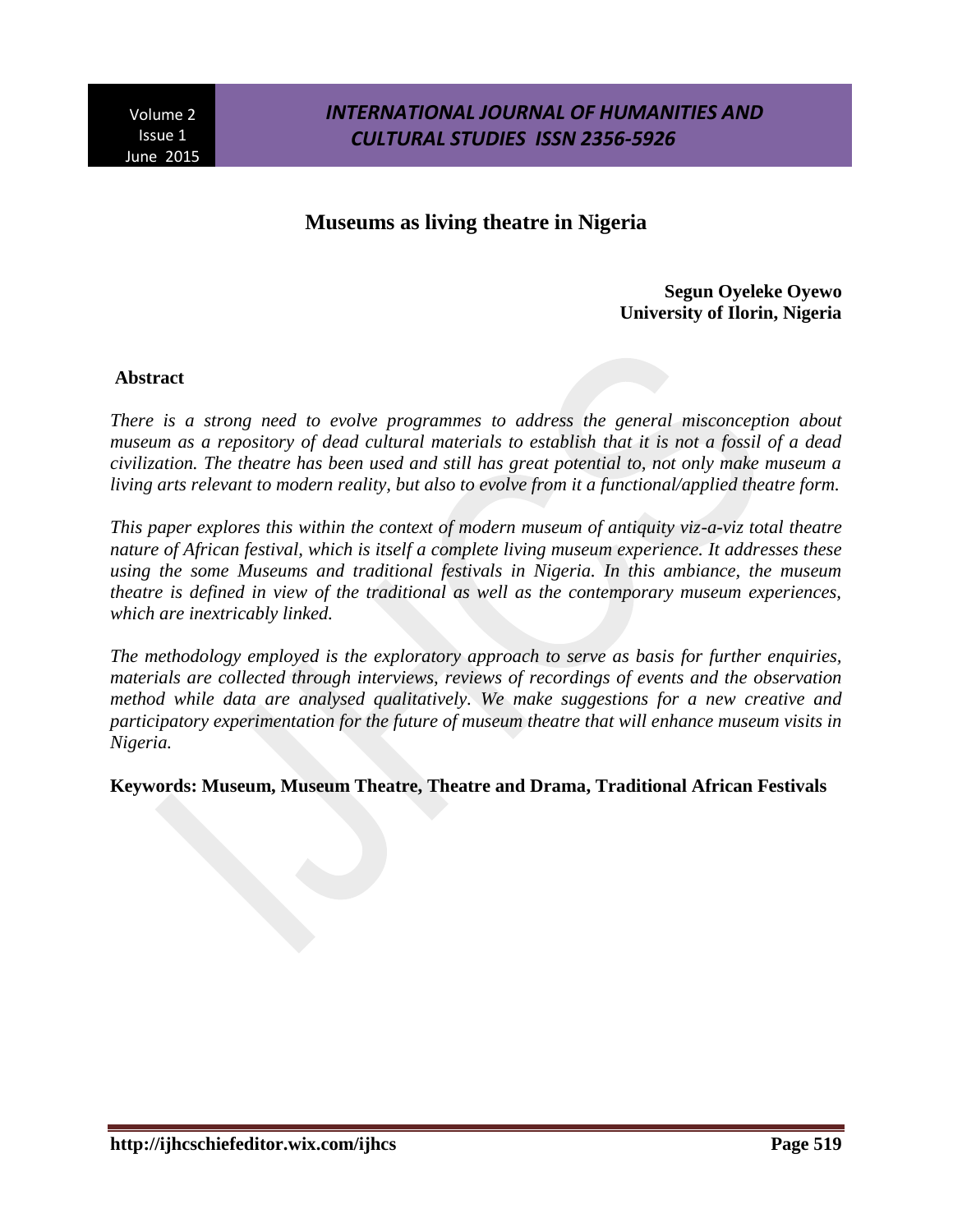# *INTERNATIONAL JOURNAL OF HUMANITIES AND CULTURAL STUDIES ISSN 2356-5926*

#### **1. Introduction**

The perception of museum as custodian of arts and cultural objects overshadows its other functions and definitions to the extent that it has lead to estrangement between the museum and the community whose heritage it is supposed to preserve. According to Ashaye (2007; 93), "Political and security situations make tangible cultural heritage fragile and of high risk that must only be preserved and protected to survive". This becomes the preoccupation of the Museums which rather than communicating with the community, become not a lived experience but maximum security prisons to safeguard the artifacts. People are also distanced from festivals which are supposed to be a living museum experience because of estrangement brought about by over mystification of these festivals thereby alienating the same people the more from the cultural, moral, ethical, and aesthetic values embedded in them. It is important to note that whereas museum is not primarily religious in traditional African setting, most of the surviving artifacts are given esoteric/religious connotations.

Although some of these artifacts evolved from religious rituals, they together with other sacred valuable which are non-religious were preserved in sacred places such as Palaces and Museums, as a result of which access to the collections were restricted. There are however other myriad of equally important and sacred artifacts and objects that are open to the generality of the people. Especially so are some intangible components of cultural heritage in the form of traditional festivals that are linked to the sacred artifacts and cultural institutions, making them a living form in the community.

The concept of festivals being total arts and total theatre in Nigeria gives vent to a symbiosis between museum pieces, locale and the various arts, crafts, and aesthetics of the ensuing community. However, the communal nature of the festival does not mean that outsiders were excluded, rather the objects collected by kings who were and are still the custodians of traditional cultural heritage portrayed the king's power and were used as gifts to show their kingly generosity to visitors and guests. (Areo, 2009: 101).

In the modern context however, museums tend to be preoccupied with just housing the artifacts to preserve indigenous arts and cultural history and also merely showcase traditional festivals primarily to foreign visitors. An attendant danger to this is that festivals and museum pieces survive just as mere relic/fossil of a dead civilization.

According to Soyinka (2008: 5) "when we speak of culture, we are speaking of history, identity and pride of belonging", and the artifacts are supposed to engender a consciousness of the import of the past in nurturing the present and determining the future. Although Museums in Nigeria have proven to be dumb; the theatre among other things will give it voice. When we observe that African artifacts are beyond mere window dressing as museum pieces, because the tradition that gave them life are still living-although some are vastly diminishing- the problem then becomes how to marry the theatre and artifacts to make it a living experience. Otherwise, in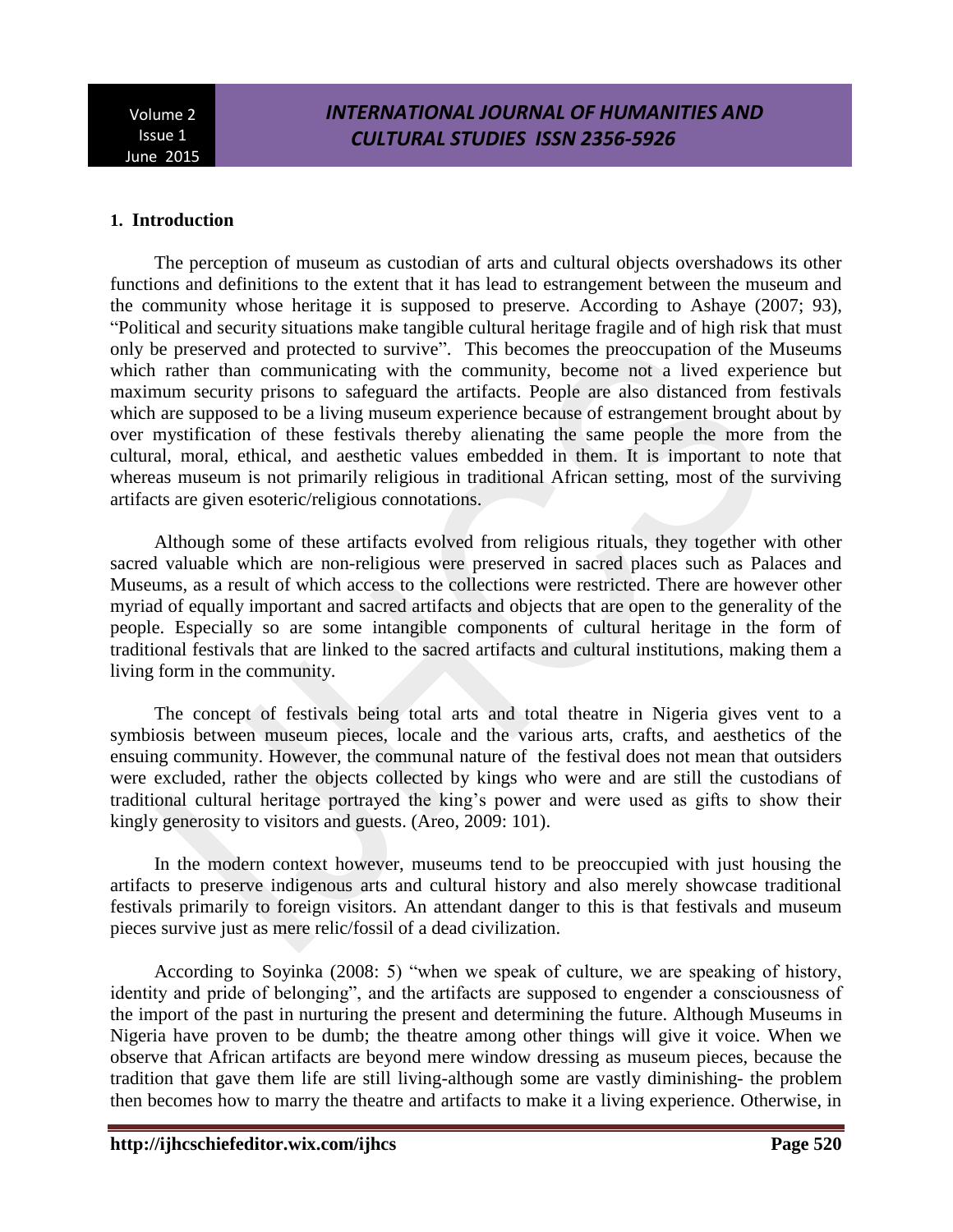# *INTERNATIONAL JOURNAL OF HUMANITIES AND CULTURAL STUDIES ISSN 2356-5926*

agreement with Chomsky (1972), quoted in Ishola, A (2010: 1), "our perception of the world can, over time wither away so completely leaving us with hazy recognition". Festival as intangible heritage, which also needs many efforts to safeguard, ironically is the vehicle that can give relevance to the tangible artifacts to make them relevant to life and living.

This paper engages the exploratory approach to serve as basis for further enquiries and research. It employs the theory of objects as semiotics to interrogate the phenomenon of museum theatre in Nigeria. Barthes (1988: 182) postulates that "there is always meaning which overflows the object's use" and according to Appadurai (1986: 3) "things have no meanings apart from those that human transactions, attributions, and motivations endow them with". An application of semiotic theory by Tokarev according to Leeds-Hurwitz (1993: 131) stresses that an object lives through the people who use it, he opines that "a material object cannot interest the ethnographer unless he considers its social existence, its relationship to man- to the person who created it and the person who makes use of it". He finally conjectures that "anyone who wishes to study people and the worlds they create can appropriately turn to objects as one beginning point". The field of arts and theatre unlike the social scientist however study objects not only as vehicles capable of conveying human meanings, but for their abstract aesthetic characteristics as well, striving at the same time for continuity and authenticity in the interpretation of museum objects. Objects however have also been considered as bricolage, a study of how meanings change over time, According to Joselit (1991: 49) in (Leeds-Hurwitz, 1991:144): .."There is no need for mother's pot in my kitchen," explained one writer; "has become an emblem of the past, an ornament in my living room". Museum objects without mediation of the theatre can become just another object, a bricolage; an ornament just to decorate the standard museum.

## **2. Definitions**

It is expedient to put some key terms in perspective, such terms are; museum, theatre and drama, traditional festivals, and museum theatre.

## **2.1 Museum**

Museum is a complex and dynamic phenomenon, as a result according to Mclean, (2003;1) the debates on the principles continue unabated and arose because of the dynamism of museum institution. IMTAL conceives museums as, "any cultural or informal learning institution, including but not limited to art, science, children, natural history, and history museums, historic sites, zoos and aquariums, public and botanical gardens, arboreta, parks, libraries, and cultural centers." To Areo (2008: 102)"Museums are the treasure houses of human race, they store the memories of the world's people, their dreams." and their history. All museums irrespective of their specialisations perform the same basic functions of preservation, documentation and dissemination of culture. Areo thus classifies Museums in Nigeria into seven types, representational of about 36 museums in Nigeria as follows: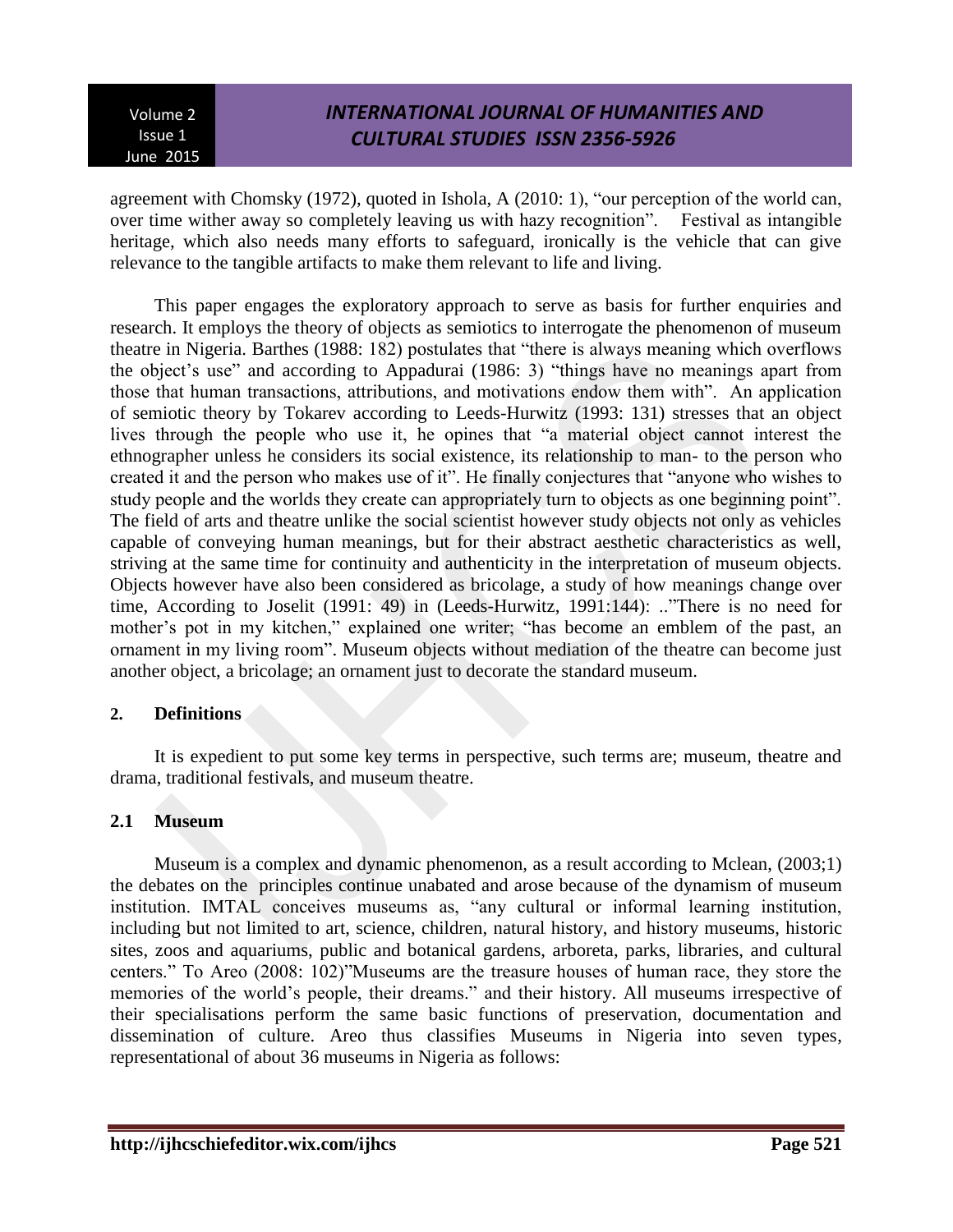## *INTERNATIONAL JOURNAL OF HUMANITIES AND CULTURAL STUDIES ISSN 2356-5926*

| <b>Museum</b> types |                               | Location                              |                                  |  |  |  |  |
|---------------------|-------------------------------|---------------------------------------|----------------------------------|--|--|--|--|
|                     | <b>General Museum</b>         |                                       | -National Museum, Lagos, Ibadan, |  |  |  |  |
| Ilorin,             |                               | <b>Archeological Museum</b>           | - National Museum,               |  |  |  |  |
| Ile-Ife and Essie   |                               |                                       |                                  |  |  |  |  |
|                     | Arts Museum                   | - National Gallery of Art, Lagos      |                                  |  |  |  |  |
|                     | <b>History Museum</b>         | - Museum of Colonial History, Aba     |                                  |  |  |  |  |
|                     | <b>Ethnography Museum</b>     | - National Museum, Benin              |                                  |  |  |  |  |
|                     | <b>Natural History Museum</b> | - Obafemi Awolowo Univeristy, Ile-Ife |                                  |  |  |  |  |
|                     | <b>Military Museum</b>        | - Umahia and Zaria.                   |                                  |  |  |  |  |

This diversity agrees with, Ardouin (1992: 29) who advocated that museums as institutions of cultural importance should be part of the community they serve; they should address problems of health, physical survival, rapid urbanization, poverty, environmental degradation and destruction of natural resources, they should be involved in their community life and communicate effectively with their different publics.

#### **2.2 Theatre and Drama**

Theatre can give voice to museum pieces and foster the traditional as well as the new roles of museum in Nigeria. Theatre in the context of this paper refers to the whole gamut of the performing Arts; dance, drama and music primarily because of the total nature of the African Theatre which is also participatory in nature and borne out of its communal origin. Drama refers to the literary play texts fundamentally different from IMTAL's definition of play as a theatrical play in or by a museum referring specifically to a performance by an actor or actors portraying a character or characters and utilizing a dramatic narrative.

The essence of world theatre in their diverse origins can be said to be a re-enactment that evolved from borrowings from traditional beliefs including homeopathic medicine, hunting and gives credence to the assertion that "process of dramatic development begins in religion and ends in aesthetic" (Traore 1970, Schechner1989). The origin of the Nigerian traditional theatre has been traced to the various traditional religious festivals from across the country having its source in the diverse legend, myth, rituals, praise poems and songs, common place events and stories, dances and music.

## **2.3 Traditional African Festivals**

The term traditional festivals is defined,

"to mean an indigenous cultural institution, a form of art nurtured on the African soil over the centuries and which has, therefore developed distinctive features and whose techniques are sometimes totally different from the borrowed from …,an integral, dynamic part of the culture of an un-alienated African" (Ogunba, 1978: 4)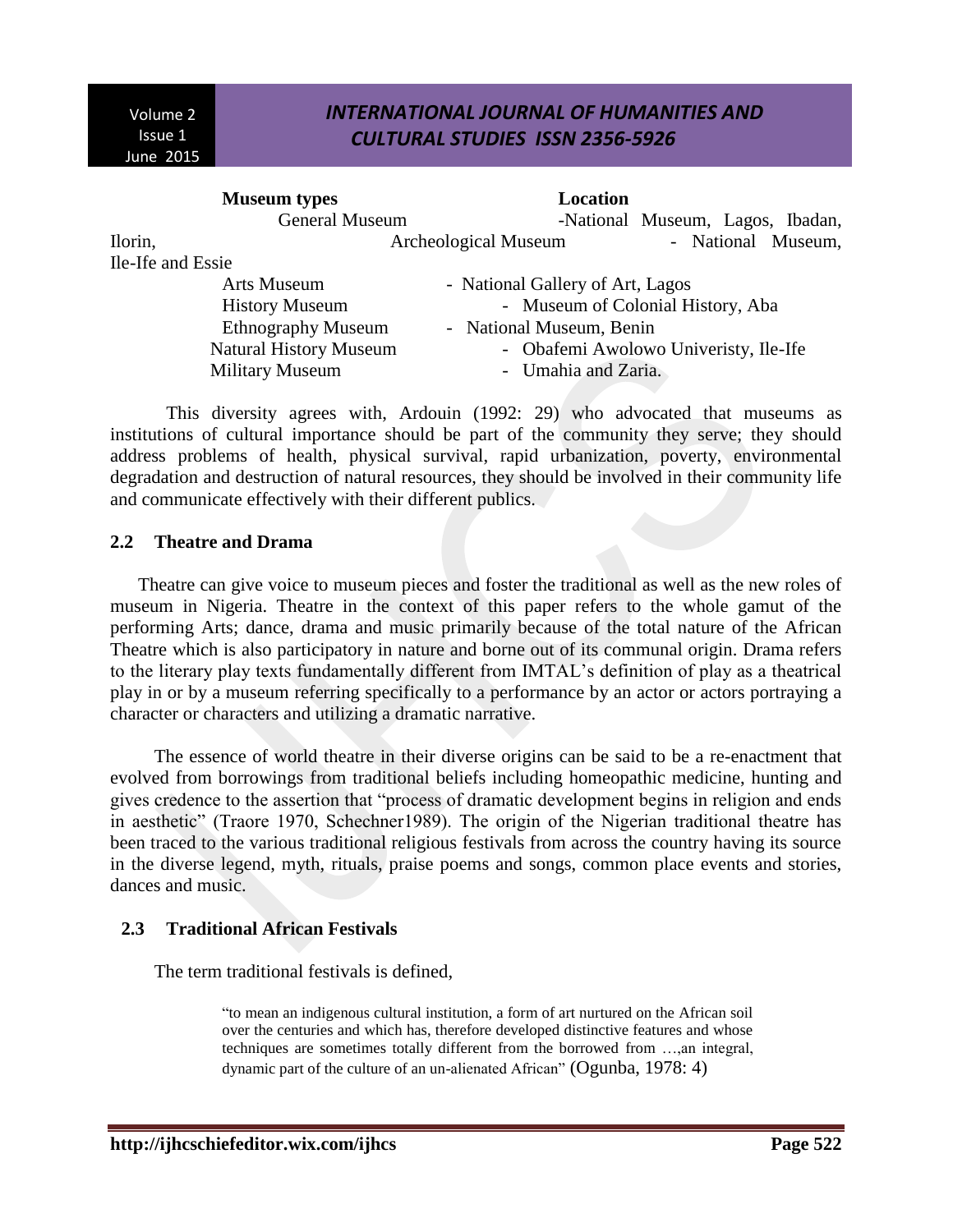# *INTERNATIONAL JOURNAL OF HUMANITIES AND CULTURAL STUDIES ISSN 2356-5926*

By this definition, traditional festivals still continues to have relevance in one form or the other,. Yoruba festivals like the typical African festivals are holistic in nature while the resultant theatre is total in context. The holistic nature presupposes that the festival is a totality of the visual arts, crafts and the performing arts as well as an embodiment of the philosophy of the people in their communal essence. This holistic perception also rubs off on the art of performance as best reflecting man's attempt to articulate the essence of his being. Thus the three areas of the arts of performance/theatre; Dance, Drama and Music are seen as one in a symbiotic relation, an integrative existence. Therefore a typical traditional African festival which is communal in nature involves the entire populace in a set of organization that runs through the three phases of theatrical productions; the pre-performance phase, performance phase and the post performance phase.

According to Ogundeji (2003:8) sacred ritual festival, ritualising, deritualising and deritualised performances constitute the componential parts of the traditional festival. In essence African festival comprising of diverse cultural elements such as folktales, myth, legend, oral literature, ritual observance, dance, drama and music, crafts, props and costumes imply a performance which is a collective work of both the artist and the community. Essentially, festivals coordinate visually all the art forms of a community (Ogunba, 1978:5), and patterns emerged to display the community's assets for promoting its essence, reassuring the citizens of their collective capabilities and advertising them for their well-being.

## **2.4 Museum Theatre**

The theatre and Museum are each complex phenomenon that becomes much more complex when they are combined. The resultant museum theatre while exhibiting characteristics of both museum and theatre transcends just a cosmetic combination, and has been identified as a prominent form of the vastly growing field of applied theatre. Applied theatre is an omnibus concept involving diverse forms of theatre that fall outside mainstream theatre performance which take place in "non-traditional settings and or with maginalised communities" (Jackson quoted in Monica Prendergast 2009: 6).

According to Monica Prendergast et al (2009: 154), "Museum theatre like any applied theatre form presents many challenges. One of the primary ones is that of moving a casual museum visitor into either an audience or participatory role". Other challenges identified are; how much multiple points of view can inform the historical storytelling enacted by performers as well as the use of historical artifacts from the museum. Thirdly is the discipline required to repeat scenarios and monologues multiple times every day and in being an effective improviser? By this understanding museum theatre most often are played in spaces not usually defined as theatre buildings, with participants who may or may not be skilled in the arts of the theatre, and to audiences with stake in the issue taken up by the performers, or who are members of the community addressed by the performance.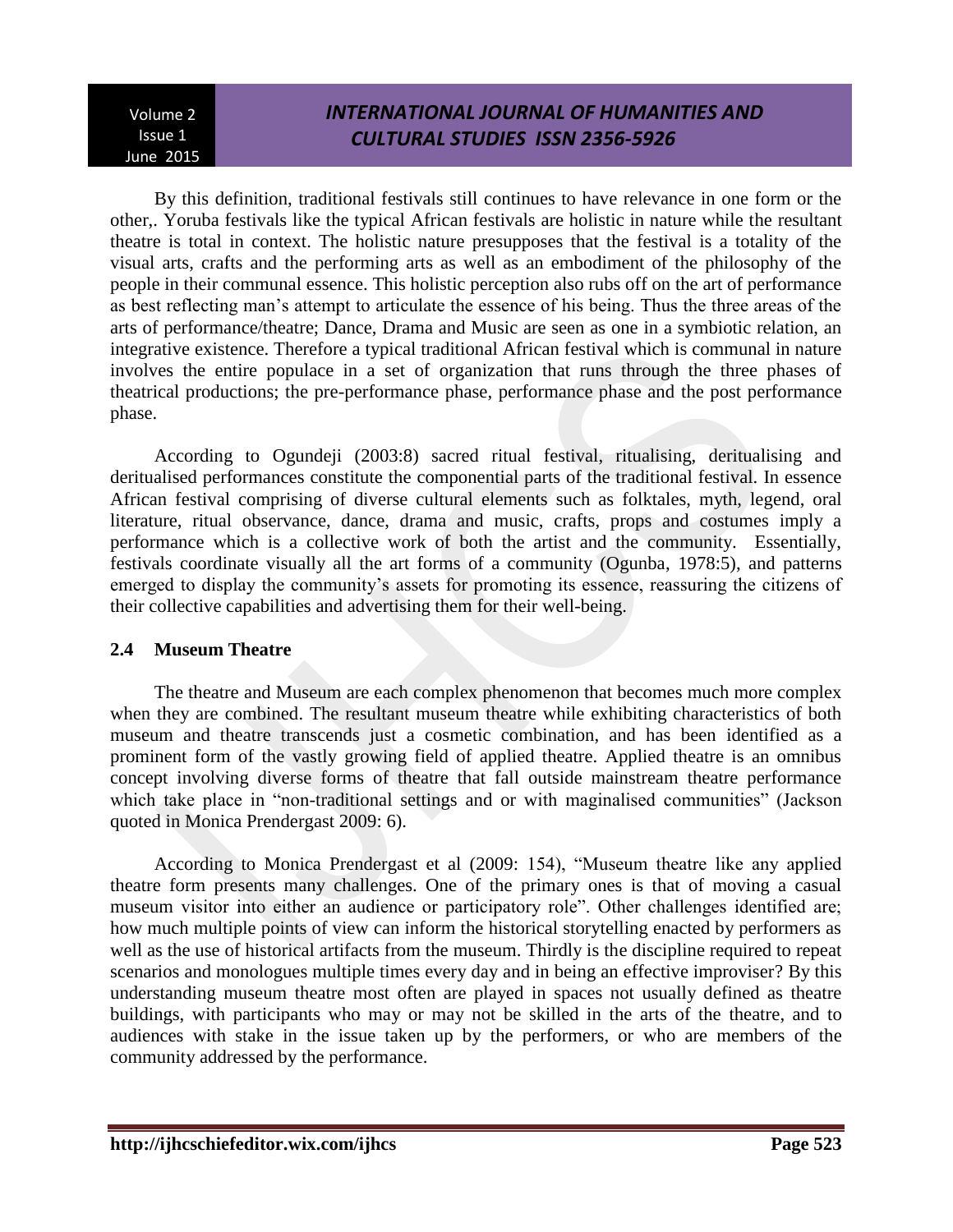# *INTERNATIONAL JOURNAL OF HUMANITIES AND CULTURAL STUDIES ISSN 2356-5926*

Bridal (2007) stresses the importance of education in his definition of Museum theatre and sees it as an extended field of the professional theatre artist. According to him, Museum theatre begins with content based educational performances, typically shorter than those in theatre venues and frequently interactive, performed in formal and informal theatre spaces, both within the museum and as outreach, by trained museum theatre professionals for museum audiences of all ages and for school audiences. The above perception brings about a strong possibility of a professional/amateur dichotomy of museum theatre, a situation that can complicate this newly emerging genre of applied theatre.

Catherine Hughe's definition emphasises the emotional and the educational response thus providing possibilities to use diverse theatrical techniques and styles in museum theatre productions. Aristotelian and Brechtian techniques with their peculiar attributes can be employed depending on the content and message of the museum piece and the evolving drama text. According to Hughes (2007: 27), Museum theatre is defined as "…the use of drama or theatrical techniques within a museum setting or as a part of a museum's offerings with the goal of provoking an emotive and cognitive response in visitors concerning a museum's discipline and/or exhibitions"

This perception of Museum theatre focuses on suspension of disbelief, which could likely stand in the way of the educational experience it sets out to enhance in the first instance. For example, a war museum, which must aim at promoting peace, might achieve the opposite if it seeks emotion and wipes up sentiments. Since museums according to Akinade (2005) are designed to show the brighter side of life by recalling the past and its resources, museum theatre is expected to enhance this and foster museum visits. Other views equate museum theatre to experiences that happen only within a museum and as such foreclose any theatre outreach progamme employed to encourage visits as being museum theatre. In all these perceptions, two broad definitions of museum theatre have emerged namely; the performance of theatre (i.e. a play) in or by a museum, and also the use of any of a variety of theatrical techniques by museums

From the foregoing, we evolve a definition of museum theatre as any dramatic, theatrical presentation whose theme is centered on any museum exhibitions, artifacts or piece or an enactment or reenactment of any traditional festival performances. It could be amateur or could make use of professionals; it could precede exhibitions as outreach or be synchronous with museum visits. By this a theatrical presentation within a conventional theatre that focuses on any antiquity with the intention of protecting, preserving and promoting artifacts and any museum piece qualifies as museum theatre, while the corresponding dramatic text qualifies as museum drama. In this context, a stage play by Wale Ogunyemi titled "Poor Little Bird" about the spirit behind an artifact killing a native who colludes with a foreigner to steal the effigy from its shrine is a museum drama. "Edan" a home video by Demola "is about a notorious thief who steals a powerful sacred object from a closely guarded ancestral shrine which threatens evil to the whole village, resulting in an all-out war between the thief and the priest" (IrokoTV- accessed on 23-08- 2013), while *The Figurine* a home movie in Nigeria by Afolayan also centres on the famed Essie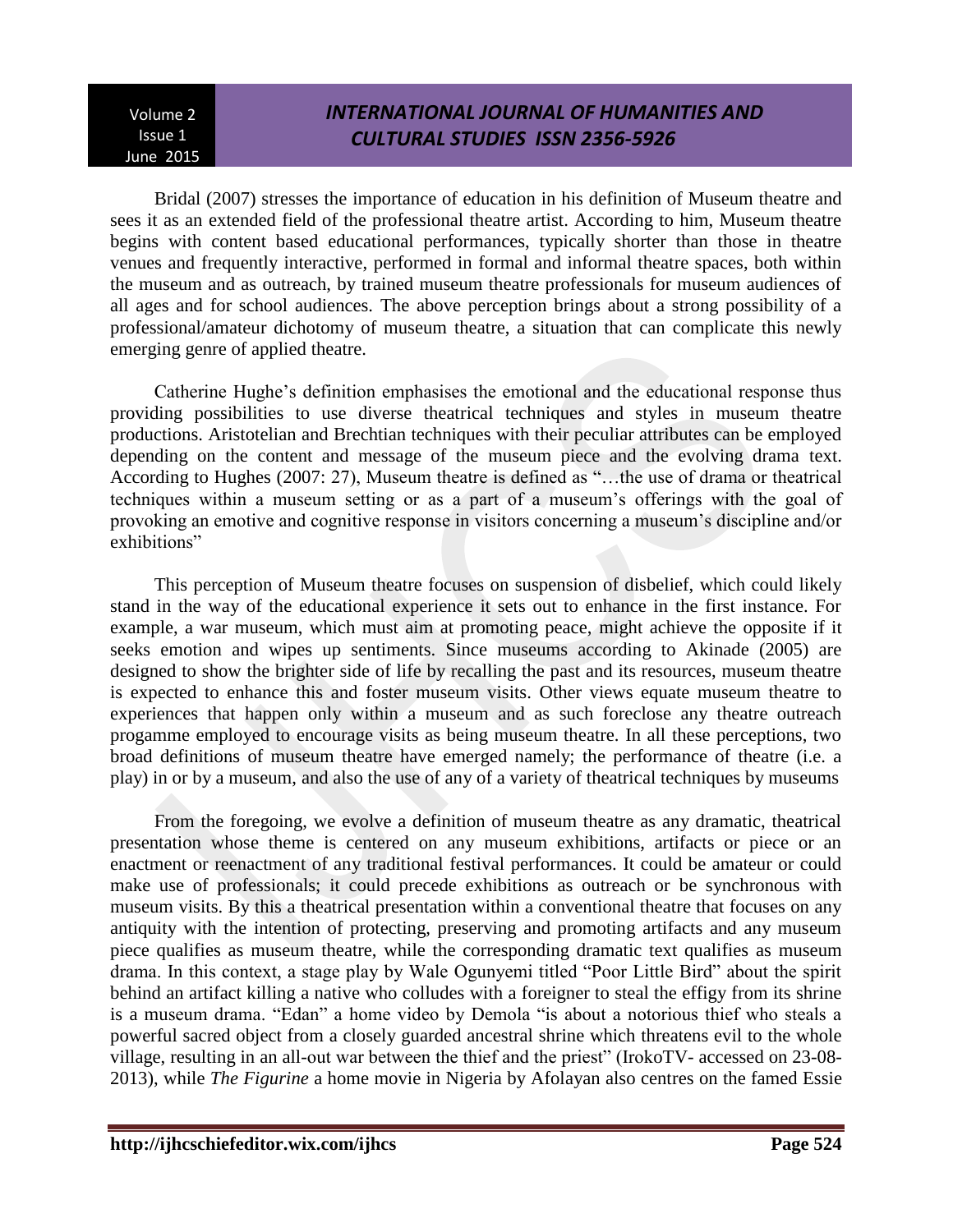.

# *INTERNATIONAL JOURNAL OF HUMANITIES AND CULTURAL STUDIES ISSN 2356-5926*

stone figures. All these qualify as variants of museum theatre and drama, which can be performed and shown in or outside the museum environment.

In essence, museum theatre is an emerging cultural metaphor through association with museum pieces. According to Gannon (2002:50) A cultural metaphor is any activity, phenomenon or institution with which the member of a given culture emotionally and cognitively identify. It represents a way to obtain new and deep insights into a group's culture and history. So the theatre among other means help to decode the way of life of a people codified in artifacts in museums. The nature and complexities of the codes could at times lead to diverse interpretations that could be conflicting; nevertheless, museum theatre offers an objective way of understanding the society of the museum pieces.

### **3. Culture as a Lived Phenomenon in Nigeria**

The tendency in Nigeria is often to view culture in terms of the past, practices that are no more in existence, and the forgotten traditions of a community, but when we speak about culture we are, speaking of parameters beyond mere language and antiquities, of history, identity, culture and pride of belonging. It is an expression of culture which Soyinka (2008:3) referred to as lived phenomenon, not as a mere abstraction, because even the cultural artifacts existed in their textual context as against the present extra textual context of existence within a standard museum setting.

Soyinka (2008) in a keynote address, "Culture Subversion in the name of name dropping" relate some experiences that reinforce culture as a lived phenomenon, a living museum during which time performances and museum artifacts become mobile and ubiquitous. According to him,

> …came the Olori's performance turn … She was the priestess and custodian of Sango shrine, and she began her incantation, churning out the oriki of Sango. That was when the trouble began…a gust of wind…more violent, with a strength…thunderstorm was unleashed…most unseasonal….as a deluge that it seems as if a dam had burst somewhere….

This writer also experienced similar incident at the same Palace during the investiture of an Are Ona Kakanfo of Yoruba land. A theatrical performance of Sango dances lead to a fierce whirlwind emanating from nowhere in the palace courtyard. This performance within cultural contextual existence of Sango makes the sacred museum pieces of Sango displayed in the palace "museum" relevant as a living museum.

However, a lot of changes occur daily around us that we do not seem to see because phenomena can become so familiar that we really do not see or notice them at all (Isola2010,102) and according to Chomsky in Isola (2010:102) our perception of the world can wither away so completely leaving us with hazy recognition. This situation has to be addressed by museum theatre in educating the people to appreciate the diverse artifacts in conventional museums as well as living museums in the numerous festivals, palaces and other heritage sites.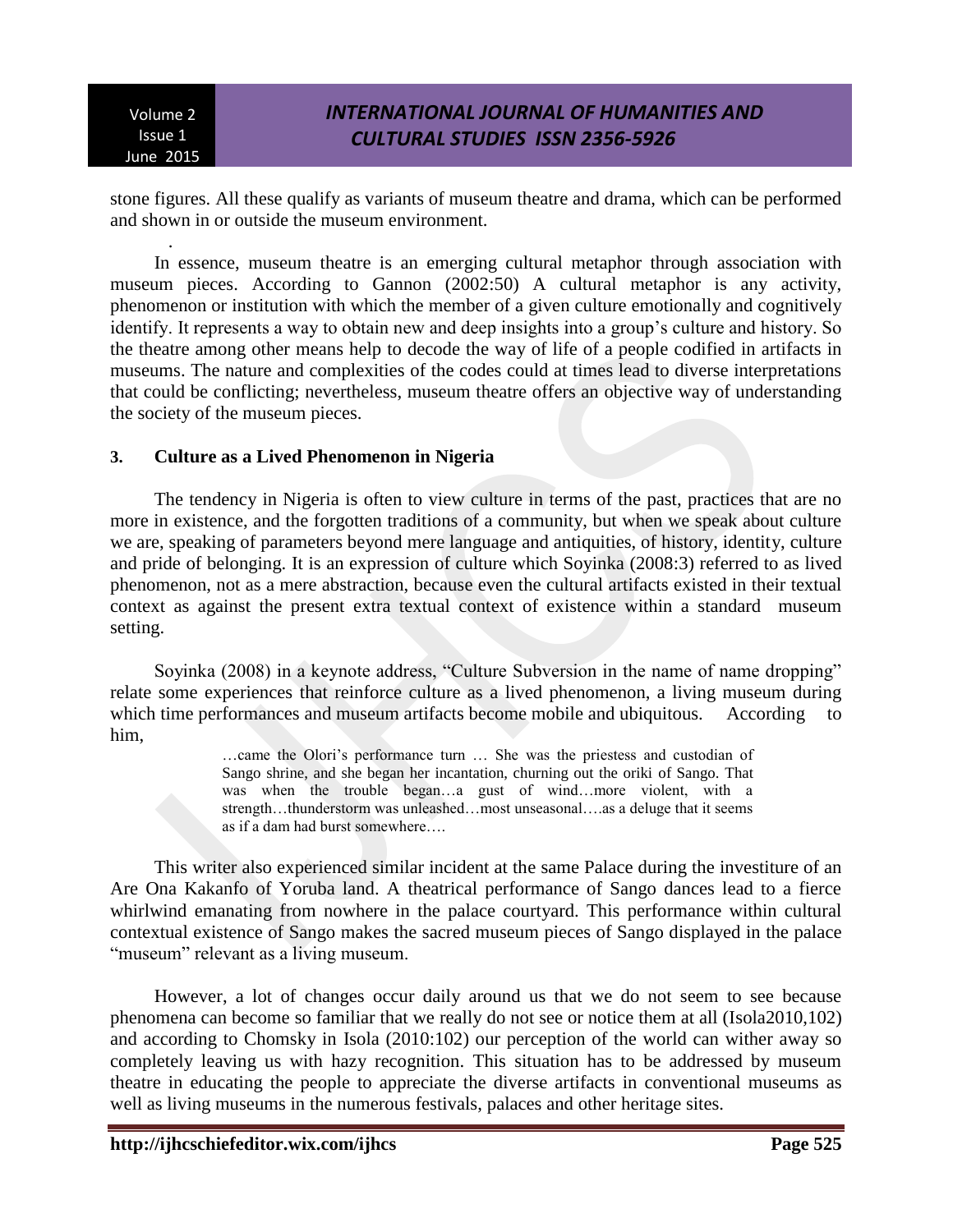### **4. Museum Theatre in Nigeria: An appraisal**

Museum theatre in Nigeria can be classified into three; formal, informal, and semi-formal, the last two exist within the various cultural festivals in their cultural context of existence and in palaces respectively. It is instructive to note that palaces, which in themselves constitute museums housing prized artifacts and traditional performances, serve dual role as museum theatre stage and museum theatre event. The formal museum usually receives closer attention in Nigeria and going by the performance of conventional museums in Nigeria, one can then conclude that formal museum theatre is non existing or at best in its infancy, but the three classifications are covered under our definition of Museum theatre earlier given. The appraisal therefore focuses on the categories:

### **4.1 The formal/conventional Museum**

National museums in Ilorin and Ile-Ife with general purpose and archeological specialties respectively serve as the case studies of formal museum in this section.

### **4.1.1 National Museum, Ile-Ife and Museum Theatre**

Ife Museum is one of the foremost tourist attractions in Nigeria primarily because of the "rich cultural tradition and heritage, spirituality and centrality of Ile Ife" (Adebayo, 2013: 17), it is regarded as the cradle of world civilization. Its heritage sites include; Olokun grove, Lafogido Shrine, Ooni Ilare grove, Oluorogbo shrine, Yemoo grove, Opa Oranmiyan among others. The Ife museum, established in 1948 was opened to the public in 1954 with collections that had existed in the palace and with the then newly discovered Ife bronzes and terracotta heads.

Ife cultural prominence emerged as a result of visits and works of some early Europeans and researchers/archeologists like Leo Frobenious with his archeological investigation in 1910, which opened up Ife for further excavation (Ogunfolakan, 2013:16). Part of these findings, the Opa Oranmiyan, a unique stone sculpture with iron studs celebrates Oranmiyan, a grandson of Oduduwa and an important character in Yoruba and Benin mythology. He founded two existing dynasties of Oyo and Benin via his sons Ajaka and Eweka respectively and also reigned as an Ooni of Ife. This staff encodes significant historical and cultural messages that could not be revealed through exhibitions alone but need be complemented with museum theatre either within or outside its cultural textual contexts. There are some theatrical presentations as part of celebrations to commemorate the gods represented by this important artifact namely; Olukeremude and Olojo festivals, for keeping the heritage alive also constitute museum theatre. Even the ritualized aspects of the festival performances assist in forging a continuity of practice among the initiates who constitute the audience as well as performers.

Ile-Ife museum has a standing cultural troupe and a drama group that perform during its cultural programmes and exhibitions. These performances fall into different categories; cultural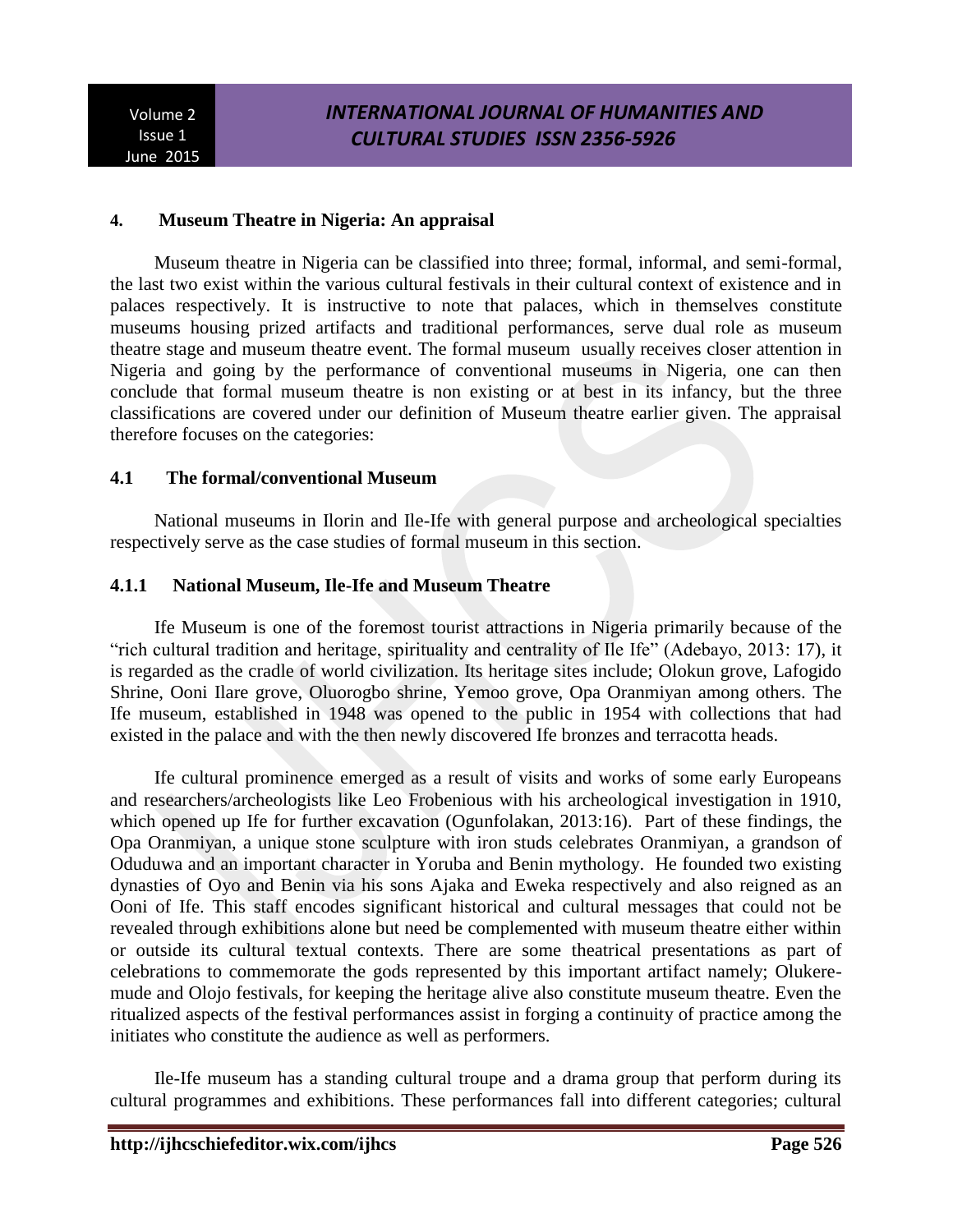# *INTERNATIONAL JOURNAL OF HUMANITIES AND CULTURAL STUDIES ISSN 2356-5926*

dances, traditional musical performances, and acrobatics, for entertainment and also to provide the appropriate cultural mood for any cultural events. Masque troupes and independent traditional performing ensembles also feature during some of its programmes such as the International Museum day and the World Cultural Heritage day celebrations and exhibitions.

Its drama group performed a play titled; "Good Mother", during a pictorial exhibition to honour and celebrate 50 women in Ife titled, "Women of Substance in Ife Kingdom: from cradle to the present." This drama, which x-rayed three categories of women viz; the good, the bad, and the ugly, in addition to awards to both dead and living women, further reinforces the desired symbiosis between the people of the immediate environment and the museum. It thus reinforces the assertion that the appropriate approach for museum to be relevant is to be able to link together, the past and present if they are to arrive at socially responsive history, by inference; the theatre has to be deliberately engaged.

Museum visits at ile-Ife museum is very low over a five year period from 2008-2012 Viz . 3874, 3018, 2982, 2315, and 1339 totaling: 13,528, but other heritage sites and some traditional festivals such as Edi and Olojo festivals recorded reasonably large attendance during the corresponding period.

## **4.1.2 National Museum, Ilorin and Museum Theatre**

Ilorin Museum is a general purpose museum but has low visitor ship partly as a result of what Areo (2009; 103) observes that "location of museums in Nigeria is one of the greatest challenges affecting levels of visitorship". The statistics of attendance over a five year period reveals low attendance as follows; 2008: 4,327; 2009: 6,713; 2010: 5,656; 2011: 6,748; 2012: 6,179; making a total of 29,623 in five years.

Records show that exhibitions and theatre performances in Ilorin museum are primarily in commemoration of the annual international museum days, and the various activities are usually in line with the themes of the world events. In 2006; Fashion Parade and Hairstyle parade were used to mark the theme of "Museum and young People: Heritage of pride", while in 2011 it was traditional costumes for the theme "Museum and Memories." A dance theatre titled 'New World' depicting the fusion of African dances with the west was staged in 2012 to celebrate the theme "Museum in a changing world: New Challenges and New inspiration" while in 2013, a dance drama, 'WAZOBIA' was presented for the theme, "Museum/memory with creativity and Social change". The theatre pieces in these instances seek to explain the exhibitions, promote national unity, and enhance the cultural atmosphere of the exhibits as well as providing entertainment. These complimentary roles of theatre to enhance museums objectives and visits strongly emphasis the need for innovation in the use of theatre to achieve museum ends believing fervently that theatre can be used to enhance the strengths and address the inherent weakness of museum in the marketplace.

## **4.1.3 Statistics of attendance/visits in Ilorin and Ife Museums is as follows**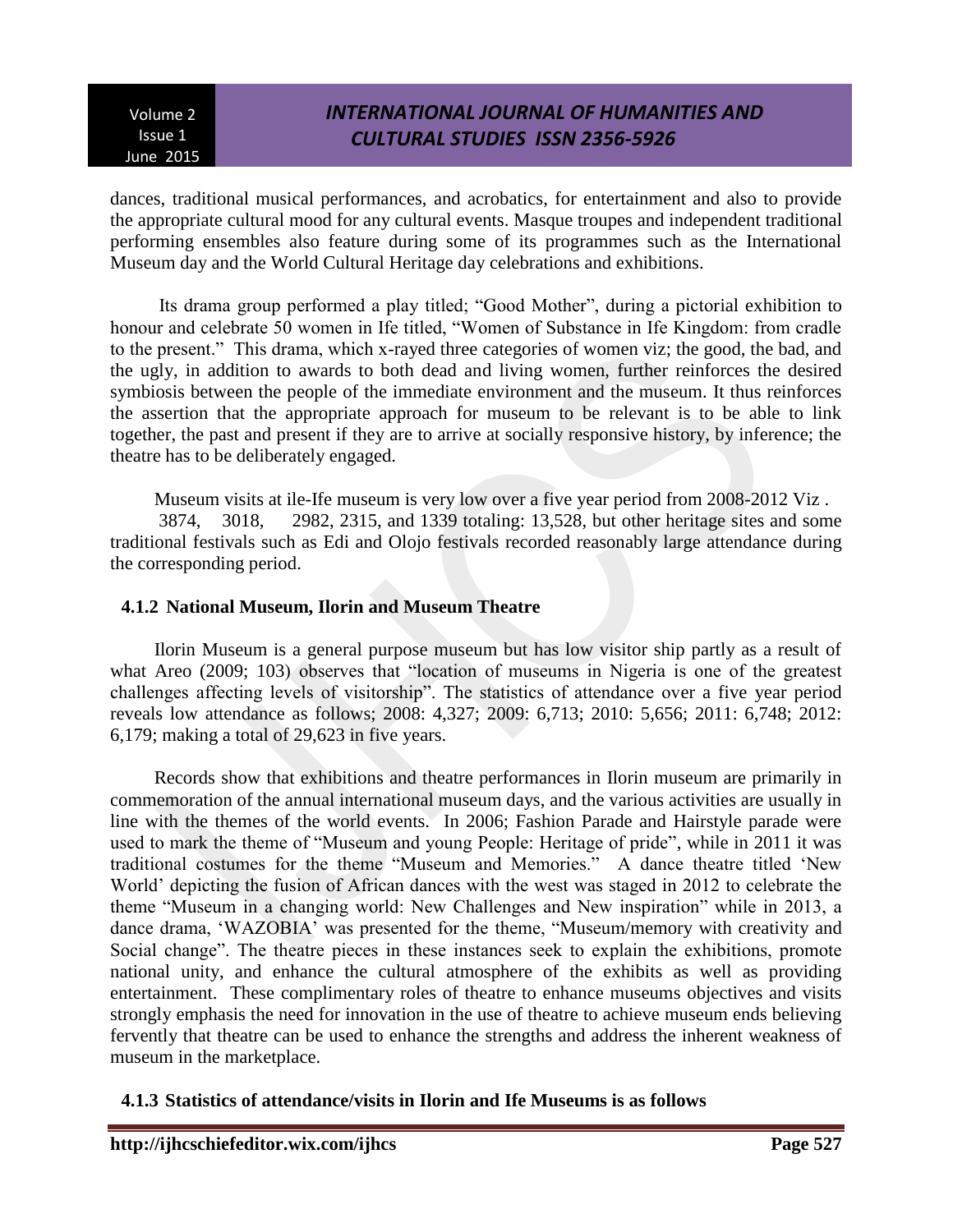## *INTERNATIONAL JOURNAL OF HUMANITIES AND CULTURAL STUDIES ISSN 2356-5926*

|                          |  | 2008: 2009: 2010: 2011: 2012: Total       |  |  |
|--------------------------|--|-------------------------------------------|--|--|
| National Museum, Ilorin  |  | $4,327$ 6,713: 5,656: 6,748:6,179; 29,623 |  |  |
| National Museum, Ile-Ife |  | 3874 3018 2982 2315 1339 13.528           |  |  |

The above statistics reveals that Ilorin museum enjoys more visits than Ife Museum, a situation that can be attributable to several factors namely; relative differences in population and the fact that there are many more heritage sites and many more community traditional festivals in Ile-Ife which attract more audience than the museum itself. These visits to the various heritage sites including the palace of the Ooni of Ife justify these places as living museum theatre and stage thus stressing the need for the engagement of performances/museum theatre to develop and sustain an audience for all categories of museum.

### **5. Beyond the Standard Museum: Palace Performance and Sacred Museum Theatre in Nigeria**

Our concept of museum theatre thus far transcends the traditional perception of museum and heritage sites and also includes palaces as well as shrines as sacred museum theatre, but its existence in the anthropological context does not make it to be less theatre. It is a known fact that most of the museum artifacts were art works and artifacts exhibited in the palaces; as functional objects, decorations, and or religious pieces which were open to different categories of audience and visitors. They eventually find a home in standard museum where their safety far outweighs other considerations, as a result of which they become locked up making them irrelevant to the society that gives them life. Esoteric connotation given to these artifacts within the extra textual existence of the museum makes them to be feared by the people while they are also estranged from the initiates. In essence palaces are living museums and as such performances in palace setting constitute museum theatre. Functional nature of performances in both situations reminds the people of their being and reinforces the values of their existence. Museum theatre through this experience is established as a rehearsal for living a past with a view to let it influence the future, ie rehashing the future as lived in the past through a de-codification of artifacts as cultural props in the future.

The daily traditional musical ensemble performances in palaces and performances in Osun grove (festival) constitute palace and sacred museums theatre respectively, with the river and ogboni temple among others constituting the scenery in the latter context. Both palace and sacred performances include "drumming, dances, including both straight forward performances and magic displays by masquerades" (Soyinka, 2008: 14).

## **5.1 Traditional Festival as Museum Theatre**

Wole Soyinka (1982; 241) sees festival as a relatively climatic event in the life of any community. It is bounded by a definite beginning and end… brings about a suspension of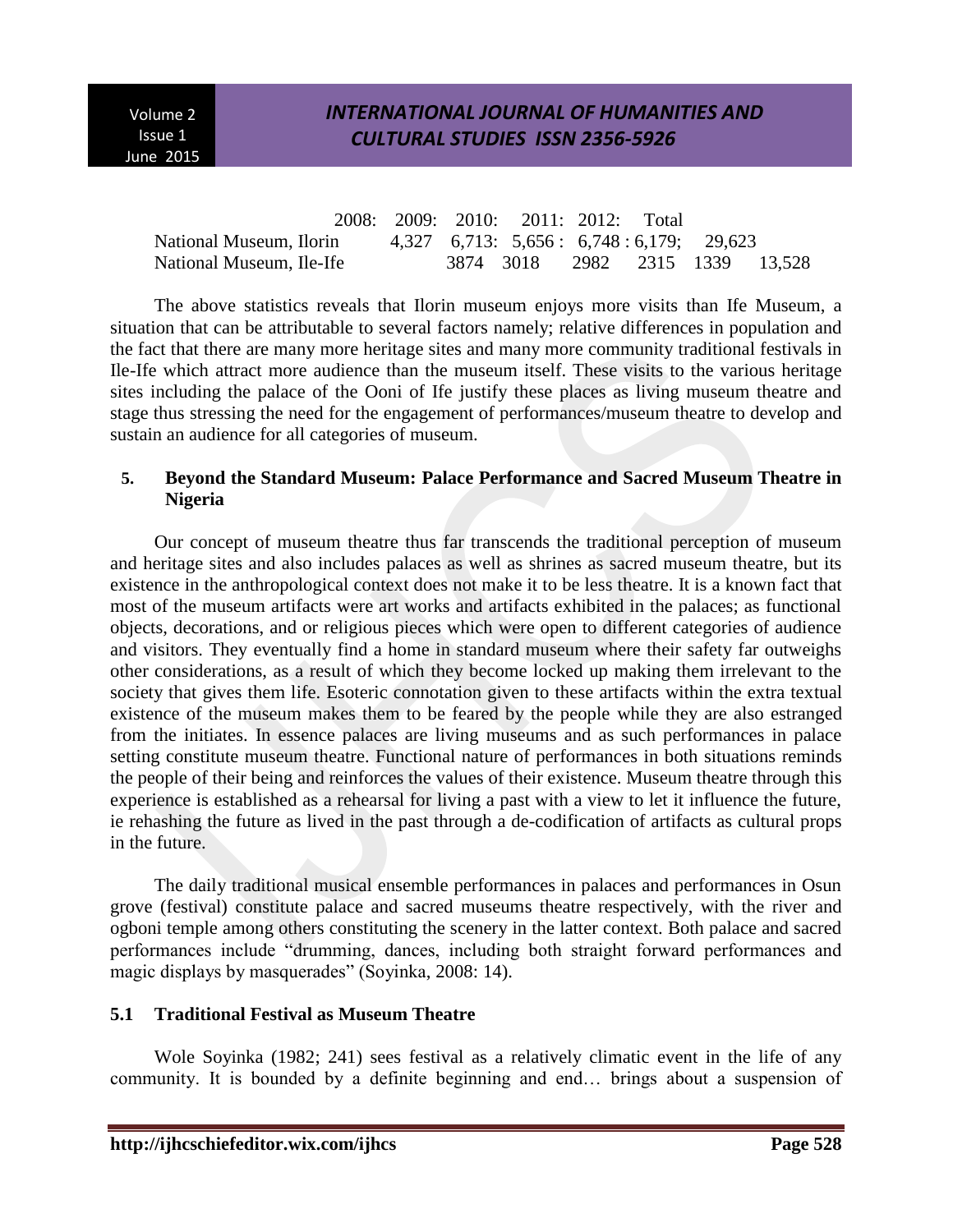# *INTERNATIONAL JOURNAL OF HUMANITIES AND CULTURAL STUDIES ISSN 2356-5926*

ordinary time, transformation of ordinary space, a formulizer of ordinary behavior, all indications that traditional African festivals will continue to have relevance in modern day context.

Osun Osogbo, Sango, and Egungun festivals are used to illustrate a concept of museum theatre as a living tradition employed in this paper. These festivals are still extant, but while Egungun and Sango have paraphernalia and props that are used to represent them in a conventional museum, Osun does not have anything beyond photographic representations.

### **5.1.1 Egungun**

Although Egungun has a ritual origin, according to Babayemi (1980; 21) "it was developed by the society as an ideology to respond to the society's ideological needs." Their classification and characteristics are easily decipherable through their costumes and we have diverse types such as; Warrior Masquerades, Hunters masquerades 'Egun olode' or 'layewu', Carrier masquerade 'Egun eleru' or 'Egun oloogun', Sango's masquerade 'Alakoro', and 'Egun olore', the professional egungun entertainers who also dramatise contemporary events in each community. In essence even though the masquerade tradition is an ancestral tradition, each has its own expertise and specialty, coded in their outfits, and the theatre in Nigeria has been traced to this robust tradition. According to Soyinka (2008:11)

> masquerades have traditionally served multiple social purposes that range from a commemoration of the dead, the seasons, the highlights of history, not forgetting straightforward entertainment and comedy-to the inculcation of mores and ethics within the society.

Such important institutions should not be locked up in standard museums unexplored and unexplained to the people and that is where museum theatre comes in the picture to bring out the inherent living theatre experience, decode the message in the regalia as museum objects.

## **5.1.2 Sango**

Sango is another festival represented in most museums in Nigeria through the display of such paraphernalia as; carved wooden axe "ose sango", the cap, costume and the mortal or Sango's traditional stool. All these items and props can determine the content and form of the theatre that evolves to educate museum visitors as audience. It is needless to say that these objects evoke certain memories and reactions from the community of the museum; they can also serve as enlightenment and entertainment from foreign visitors. The ose Sango for instance could generate themes connecting Sango with Ogun and their famed clash, association with Oya, his relationship with his subjects and his eventual deification. Sango's rejection by his people as a result of his destructive anger provides lessons for life and does romanticize neither Sango nor the past for its sake. A prominent Yoruba theatre practitioner in Nigeria, Duro Ladipo utilized the Sango motive in his plays and played that role as a stock character in his troupe that he became sango personified, giving life to the Sango myth and props in life and even in death.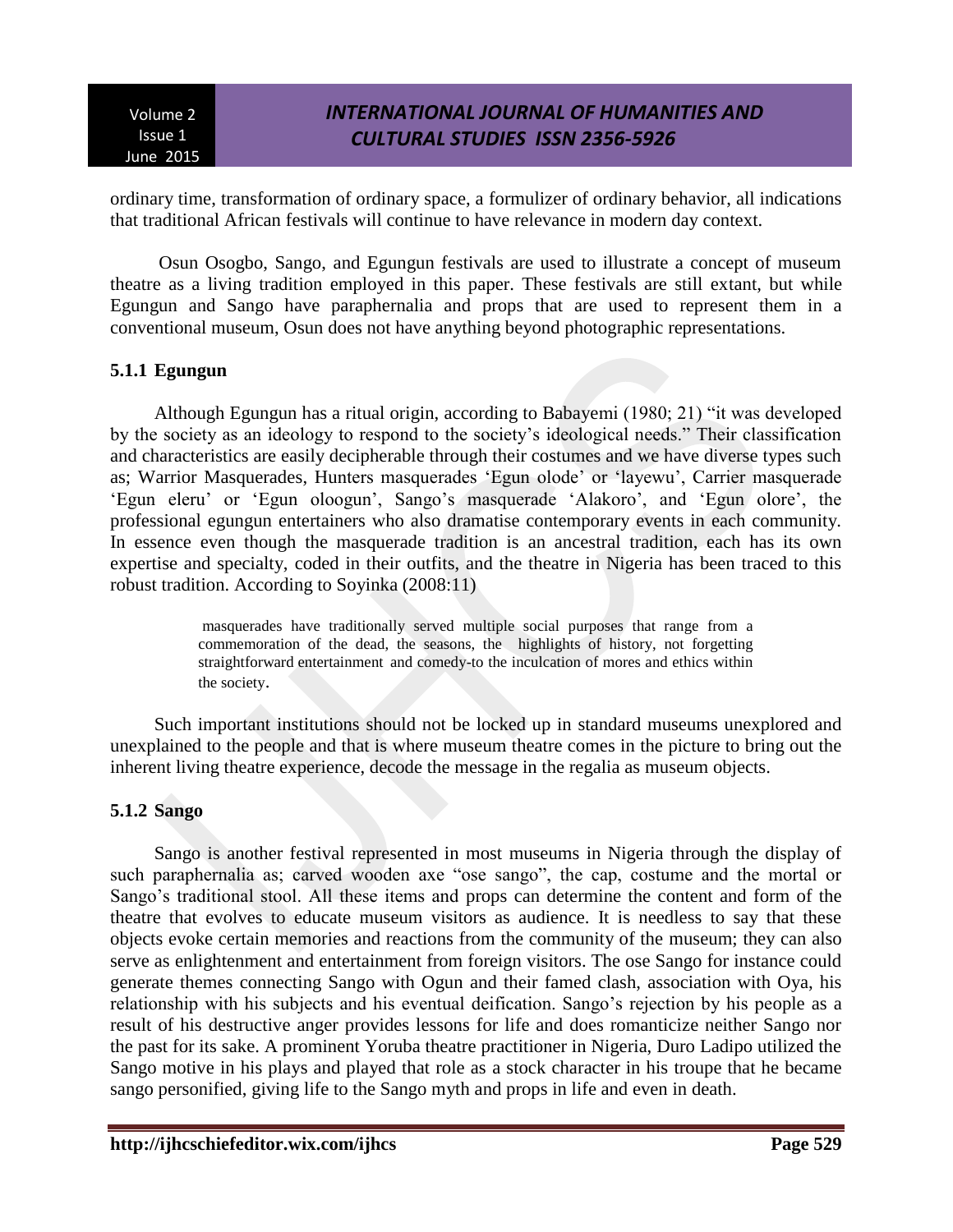# *INTERNATIONAL JOURNAL OF HUMANITIES AND CULTURAL STUDIES ISSN 2356-5926*

## **5.1.3 Osun Osogbo**

Osun Osogbo has attained international prominence because the osun grove has been adopted as a world heritage site by UNESCO, and it is arguably the most prominent traditional festival in Africa. Its impact reverberates through traditional institutions and mechanisms that need to be serviced all the year round, and it brings to remembrance the pageantry theatre of the medieval period with events lasting for about nine days, each day representing scenes in the unfolding theatrical presentations. The finale culminates in ritual performances and carnival at the grove and is thereafter followed by a citywide celebration.

According to Oyewo (2013:113),The king of Osogbo has to climb a rock situated in the river with his palms spread out to welcome the fish that usually comes out to accept the sacrifices from him, from which action the king derived his title of "Ataoja" or "Atewogbeja'-he who spreads his arms to welcome fish. The nature of this museum type, a combination of heritage site and intangible heritage gives it uniqueness as a museum theatre in the sense that none of its props exists in any conventional museum and that the sacred objects cannot exist outside its original textual location. At best museums can only exhibit photographs of the events and can only complement this with mood music and theatrical reenactment of annual festival enactment.

However, themes can be created to educate the visitor /audience about the socio-cultural import of the deity as well as the grove, and the emerging theatre, be it in formal or informal museum can enhance the intrinsic values of the festivals and the grove. Adedayo 2007: 80) identified these values namely; historical, spiritual, religious, cultural, economic values-in the over 200 species of plant which are of medicinal and economic values-, traditional education and technology, scientific values and traditional architecture. It is important to note that Osun Osgbo as a living museum and theatre serves all the functions of a theatre existing in a conventional museum and most importantly, it not only develops an audience annually but also sustains it.

The museum theatre envisioned in these examples is participatory in nature, in consonance with the fact that Yoruba gods exist in a commune to exhibit mutual respect and cooperation to uphold harmony and peace.

## **6. Invoking the gods: limit of authenticity on stage**

At this junction, it is expedient to address the issue of authenticity of performance which performance anthropologists might question in our submission about living theatre as museum and vice versa. It is never suggested here that everybody will constitute the audience all the time in a living museum-festival events and venues, what we suggest is that the audience, performers are closely related with the performance in the various stages of performance of a festival as museum theatre. At the ritual stage for instance, the performances would have the desired impact on the initiates as audience and as performers, while the public performances serve primarily to make the hidden values in the sacred events public as a link between the people and their past and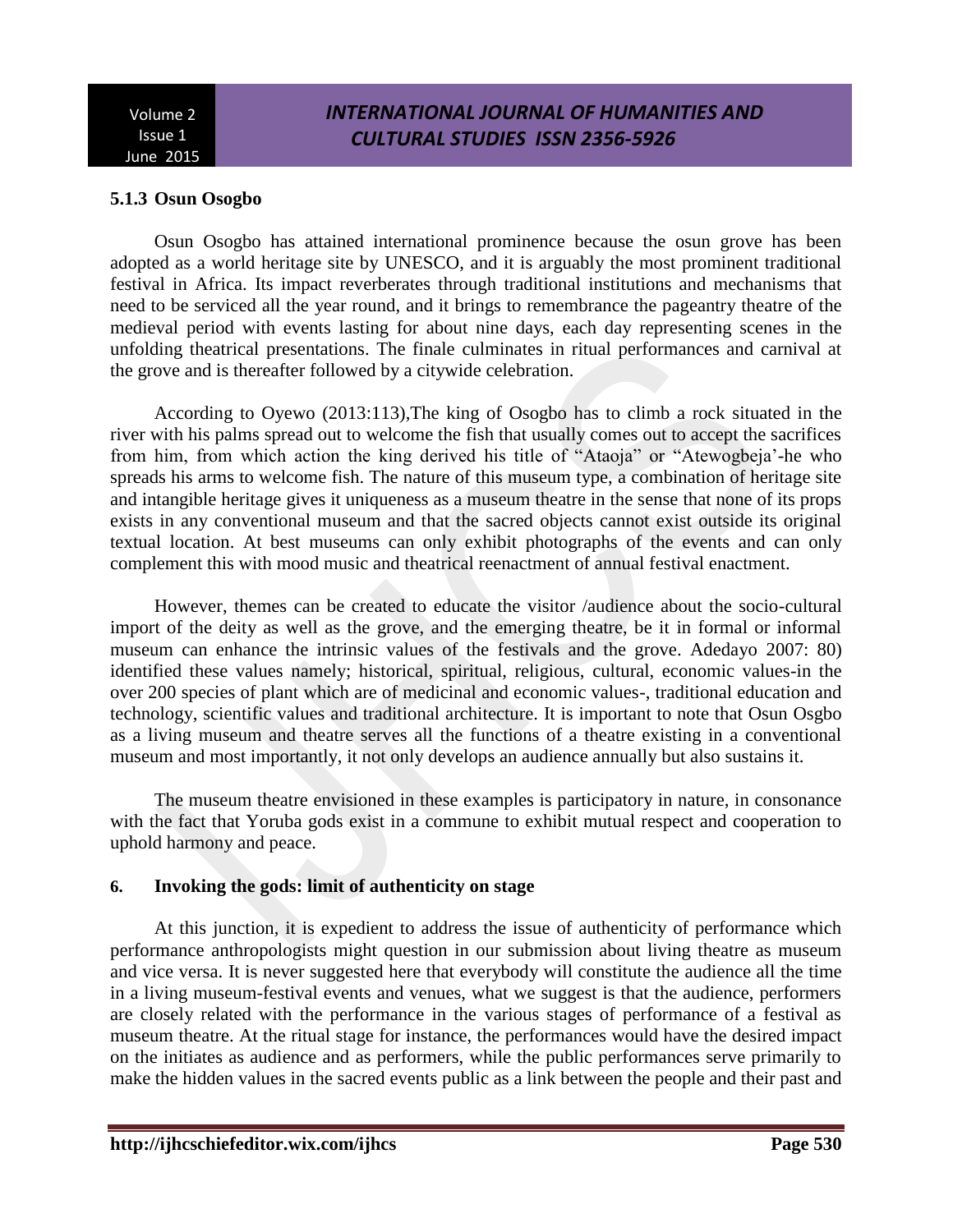# *INTERNATIONAL JOURNAL OF HUMANITIES AND CULTURAL STUDIES ISSN 2356-5926*

values. It also serves as cultural metaphors that might foster better understanding and appreciation of Nigerian culture to foreign visitors.

However, the fact that traditional festivals existing within a conventional museum have been relocated from their original context, denied of their socio-ritual relevance does not render them impotent nor deny them of their inherent spiritual power, but only make them dormant. Soyinka's reference to an international event at Delphi Greece where he staged his adaptation of Oedipus at Colonus by Aeschylus reinforces this observation. According to Soyinka (2008:16)

> I adapted that play to Yoruba mythology…and cast Oedipus as a kind of Sango figure…there were these unforgettable few minutes when Sango's incantations began and in English…the invisible horsemen of wind and thunder rode over the stage and auditorium. It was all over in a terrifying ten minutes.

We are aware of some other local realities that defile certain universal principles, whether con- or extra-textual, in situ or replica, the coded artifacts or props can take on potency if the original poetry or incantations are chanted during the period of enactment or reenactment. An experience of this writer will also buttress this phenomenon. At a video recording on location at Osun grove decades ago, there was a scene about a reenactment of the Osun carrier votary maid 'arugba' who in traditional context must be a virgin between the ages of 13 to 16 years. A married woman was cast for the role and as soon as she advanced to the point of sacrifice, she had a terrible fall, which repeated itself up to three times. It was at that point that it downed on us that the fall was probably because of territorial violation. We had to relocate to a spot far from the 'Ojubo", a crucial stage area of the vast grove living stage before we could successfully record the scenes. However, this kind of experience is not restricted to contextual theatre museums alone as there are similar occurrences in conventional theatre stage. What can be inferred is that theme and nature of artifacts should determine the production style to be employed so as not to invoke or provoke the spiritual forces coded in those artifacts whether in a conventional or living museum theatre experience.

#### **7. The future of Museum Theatre in Nigeria: A synthesis of forms, styles and contents**

Although, museum theatre as expressed in modern context is novel in Nigeria, the Nigerian artistic terrain has exhibited variants that can be categorized as living theatre. All the variants achieve similar functions with the traditional museum and museum theatre, such as; explaining museum materials to visitors, enhancing museum visits, generating curiosity, making artifacts relevant to visitors, and making museum pieces come alive. As the traditional role of museum is changing in contemporary times, there is the need for the use of theatre with its combined audiovisual attributes as museum theatre to enhance the role of museums. One of these new roles is hinged on blending the formal experience with the living experience to create a unique form of museum theatre thus stressing the need to synthesize style, form, with content and theme to achieve the desired aims of communication. Style is an artistic phenomenon applicable to the drama that will evolve as well as presentation of the drama in production, but a dramatic style might still be interpreted in production effectively in different style. Style is controlled by a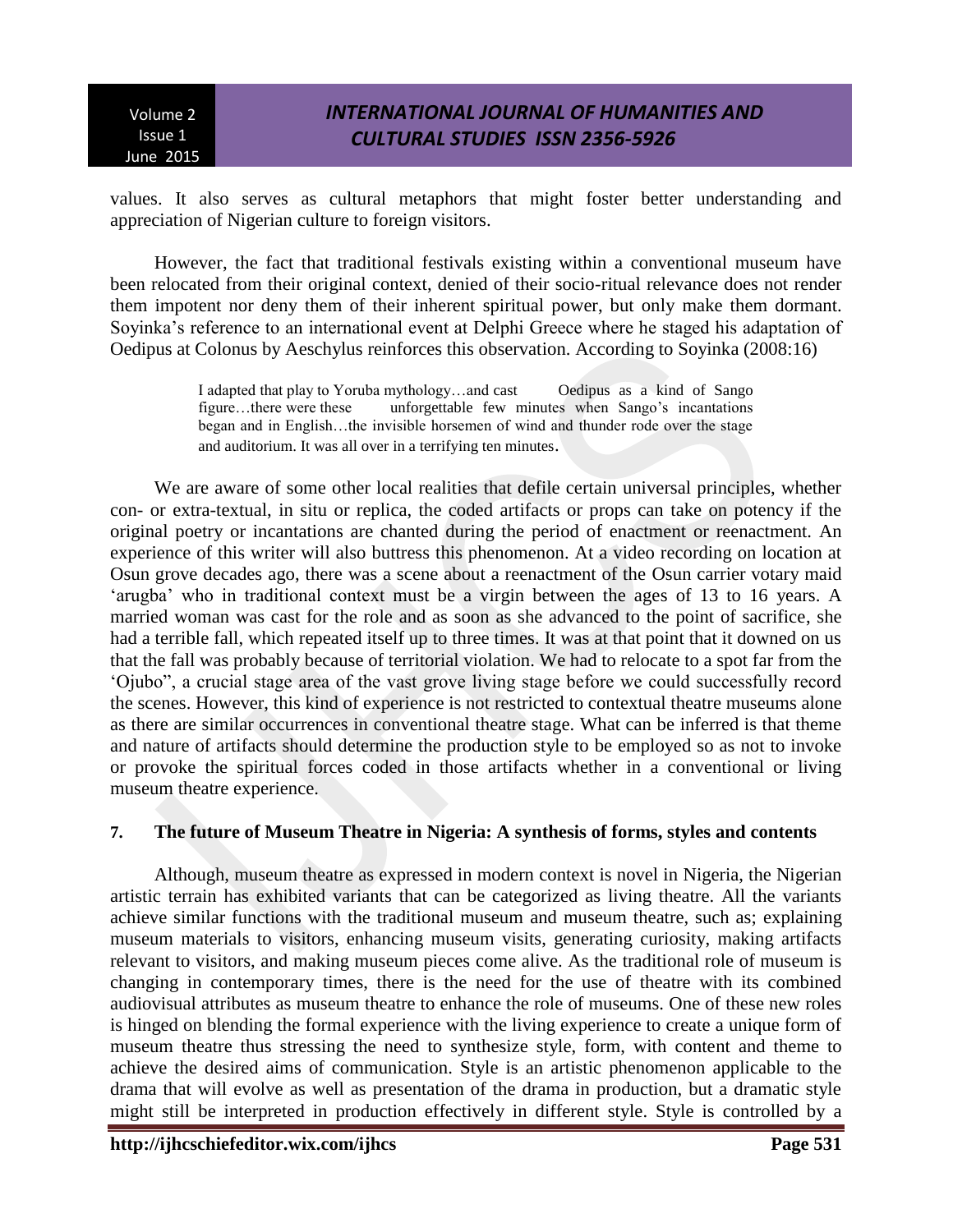# *INTERNATIONAL JOURNAL OF HUMANITIES AND CULTURAL STUDIES ISSN 2356-5926*

determination of how most effectively the emotional impact and meaning of the play, the object, could be rendered as a unifying devise in stage productions. (Heffner et al; 1963; 27). It is crucial to employ the appropriate dramatic as well as production style that will adequately channel the audience thought to the desired result. Whatever style is employed; realism, naturalism, expressionism, the epic style etc., should be desirable in the rendering of the meaning and effects of the museum performance/play. Forms also play a critical role in effectively communicating the message decoded from the artifacts or museum piece, as the form employed whether tragedy, comedy, melodrama, farce, satire, tragicomedy etc goes a long way to determine the emotional response and reactions from the audience. Style and form however derive driving force from the content and theme of the museum piece and artifacts and as a result, the evolving programme should be "historically accurate and, at the same time, highly theatrical and which should meet the educational goals of both the museum…" (Prendergast, 2009: 157) and the audience/visitors. This symbiosis is expected to evolve a museum that will address the interests of both the local and international visitors/audience, because museum has to be fostered within the local and national community before it could be marketable internationally.

## **7.1 Unilorin Drama and Culture Village (UNDV)**

UNDV is a project of the University of Ilorin that offers great promise for Museum theatre in Nigeria, not only in the university system but also in the entire community because its existence is predicated on the need to "address the issue of gaps between the gown and town in terms of traditional culture and modern civilisation" (Unilorin, 8). The project employs an interdisciplinary approach and for that purpose is divided into diverse units such as; Drama, Folklore, Dances, Traditional Crafts and Craftsmanship, Music, Zoological and Biological unit, Fine Arts and Photography, Traditional Technology and Engineering, and Film unit. Part of the objectives of the village is to "organize exhibitions of local art/craft materials with the aim of marketing products and the encouragement of creative ingenuity… and also provide practical strategy towards oral performances…exhibitions, performances, etc." (UDCV, 10). These objectives among others thus reveal interrelatedness between theatre and museum, a situation that would be mutually beneficial to the two disciplines in the evolution of museum theatre in Nigeria. As it were, only three universities own and operate museums in Nigeria; University of Ibadan, University of Nigeria, Nsukka, and Obafemi Awolowo University, Ile-Ife which has two museums- Natural History museum and MA Odeyemi Museum of Antiquities and Contemporary African Arts. The University of Ilorin propositions of an inclusive and multidisciplinary drama and cultural village, would not only make museum theatre to exist but its studies as a curriculum course would also be guaranteed, and it would further enhance museums visits/participations in all museum variants as a living theatre in Nigeria.

## **8. Conclusions and Recommendations**

Nigeria by western definition does not have a museum theatre, but our argument is that our living museum locked up in the cultural festivals and the palace performances also constitute museum theatre. Its encouragement, complimented by structured programme will enhance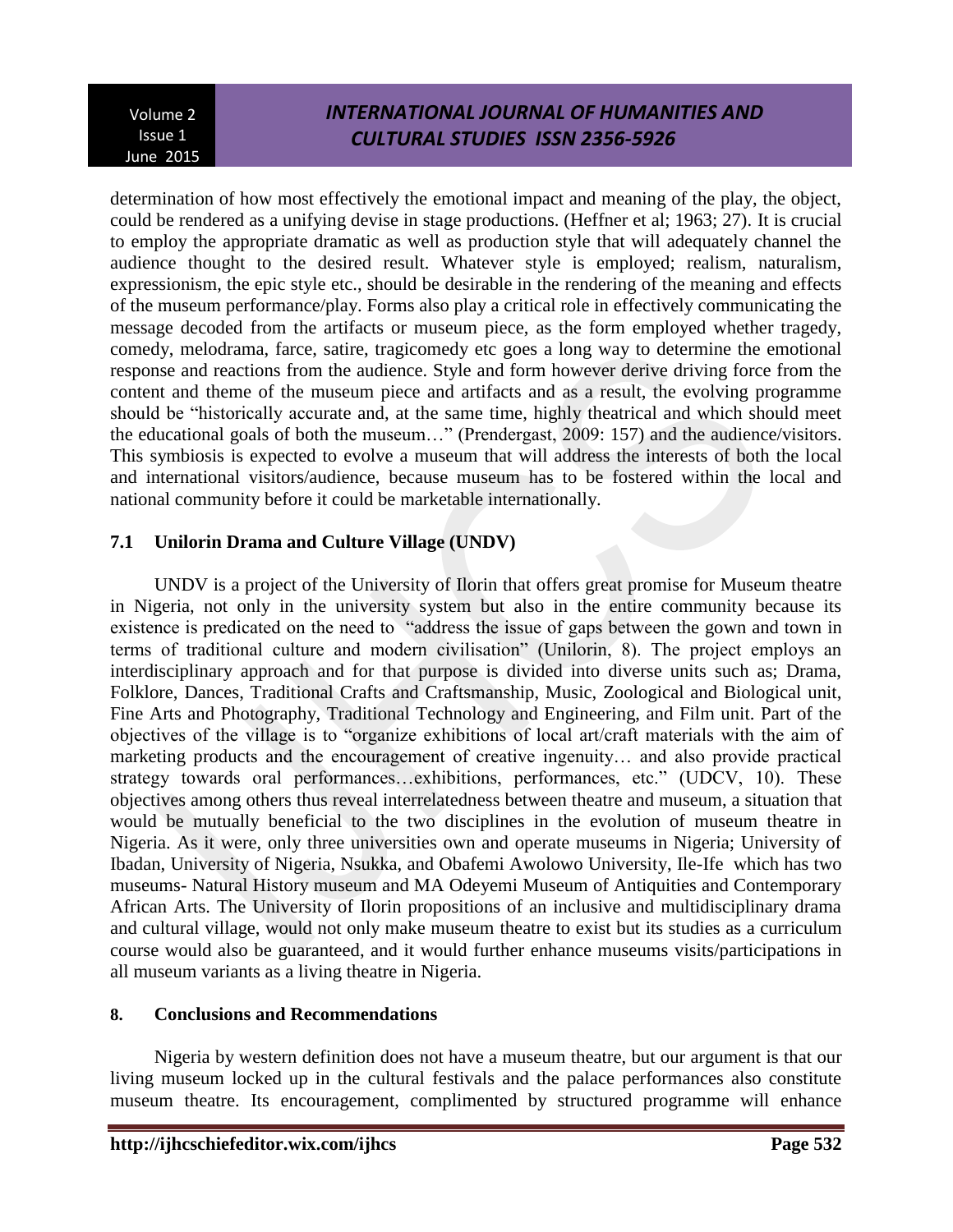# *INTERNATIONAL JOURNAL OF HUMANITIES AND CULTURAL STUDIES ISSN 2356-5926*

museum visits and remove the distance created between the imprisoned museum pieces and communities and visitors.

If museum exhibition '…is a way of narrating ancient lays under new lights with new voices in different tones and timbre' (Adeoti, 2012:1), if exhibitions "feed our memories, and open up a new vista of awareness about cultural history" (Adejuwon, 2012:2), then we need the use of theatre to amplify the voices. This could be achieved by also employing experience as the fourth level of economic values by engaging the visitor as audience-participant in the context of the participatory nature of African theatre**.**

Soyinka (2008:10) in an interview, asserts that "Some classical modes including Yoruba theatre deserve to be preserved not merely as museum pieces but as a certain formalism to be studied and enjoyed in their own right", so museum theatre gives life to the museum objects also for the purpose of study and enjoyment. It is crucial at this point to offer some suggestions to facilitate the role of museum theatre in Nigeria.

Primarily, there is need for exhibition before museum theatre can become relevant. All artifacts locked up in store for safety or their replicas should be opened to the public in temporary periodic exhibitions; it can then be complemented by museum theatre to explain and provide knowledge and to make them relevant to society. Museum theatre can also create scientific awareness for a museum of natural history for example, theatre pieces could be developed to sensitise visitors/audience to the dangers and values of insects such as Mosquitoes, cockroaches, housefly, termites etc.

Writing and theatre workshops should thus be organized to develop plays and dance librettos based on well-researched efforts- but not exhibiting the weakness of historical inaccuracies in some historical drama texts- about artifacts and museum materials from which appropriate plays could be selected for performances to match any focused exhibition. In essence, a compendium of museum theatre plays can be published i.e. creating drama from visual/museum arts, artifacts and pieces. Museum pieces constitute the tangible heritage and the theatre and festivals as theatre; a strong intangible heritage constitutes a salient weapon to prevent the tangible from becoming a fossil of a dead civilization. We can now evolve from this compendium of plays a new creative and participatory experiment where museum visits are expected to culminate in costumed recitals and performances by professional and visitors, volunteer actors, and audience.

Finally, non-realistic production styles ought to be used for historical and ritual artifacts based plays in order to prevent and ameliorate invocatory tendencies that could be inherent in such plays and the resultant productions.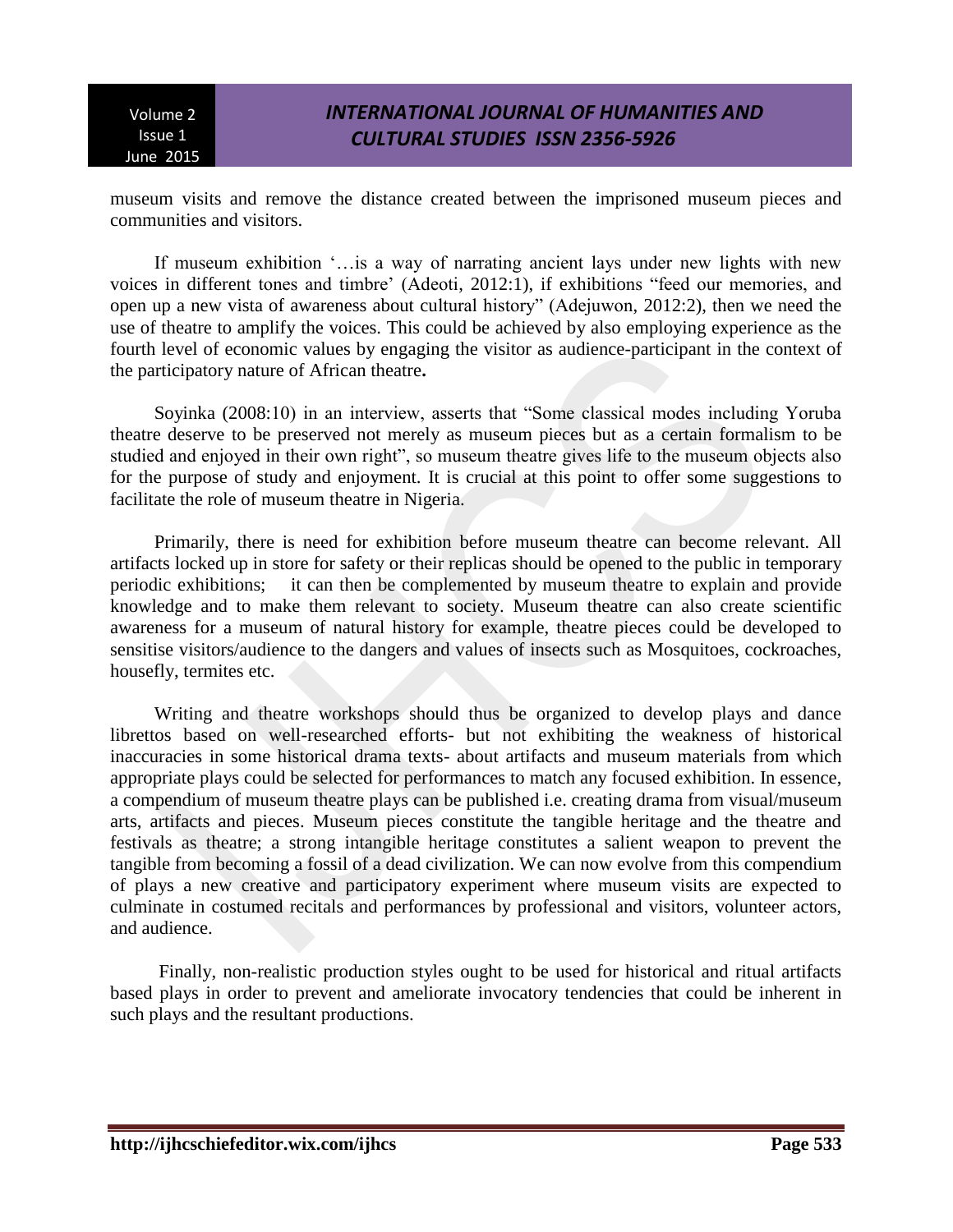### **References**

-Adedayo, Oluremi Funsho (2007) Heritage Management and Site Conservation: A case Study of Osun Osogbo Sacred Grove, Osogbo. Osun State. Nigeria. In *Nigerian Heritage* vol.16, 2007 pp76-86

-Adejuwon, Akin in *Brochure*. Arts and Artifacts Exhibition, M.A. Odeyemi Museum of Antiquities and Contemporary African Art. Institute of Cultural Studies, Obafemi Awolowo University, Ile-Ife. Exhibition titled, *Old stories new light* to mark 50 years of OAU 20<sup>th</sup>-27<sup>th</sup> Nov. 2012 p2

-Adeoti, G.R., *Brochure*. Arts and Artifacts Exhibition, M.A. Odeyemi Museum of Antiquities and Contemporary African Art. Institute of Cultural Studies, Obafemi Awolowo University, Ile-Ife. Exhibition titled, *Old stories new light* to mark 50 years of OAU 20<sup>th</sup>-27<sup>th</sup> Nov. 2012 p2 Ambrose, Timothy and Crispin Paine (1993) Museum Basics. NY: ICOM in conjunction with Routledge London and NY

-Appadurai, A (Ed). (1986). The social life of things: Commodities in cultural perspective. Cambridge: Cambridge University Press.

-Areo, A.B. and M.O. Areo (2009) Museums and the Dynamics of Changing Roles in the Nigerian Socio-Cultural Milieu. In *Nigerian Heritage* vol. 17 & 18, 2008 & 2009 pp 100-109.

-Ashaye, I.P. Impact of Conflict in Cultural Heritage: Role of Museums in Preservation and Peace Building with specific reference to Nigeria. *Nigerian Heritage* vol. 17 & 18, 2008 & 2009 pp 92-99

-Babayemi, S.O. (1982) Egungun Among the Oyo Yoruba. Ibadan: Oyo State Council for Arts and Culture.

-Barthes, R. (1988). The semiotic challenge. (R. Howard, Trans.) . New York: Hill & Wang.

-Bridaal, Tessa (2008) Exploring Museum Theatre. Walnut Creek CA: Alto Mira Press

-Chomsky, N. (1972) Language and Mind, New York: Harcourt Brace Jovanovich, Inc.,

-Heffner, C. Hubert, Samuel Selden and Hunton D. Sellman (1963) Modern Theatre Practice: A handbook of play production. New York: Appleton-Century- Crofts, Inc.

-Hughes, C., Jackson, A. & Kidd, J. (2007). The role of theatre in museums and historic sites: Visitors, audiences, and learners. In L. Bresler (Ed.), *International Handbook of research in arts education* (pp. 679-696). Dordrecht. The Netherlands: Springer.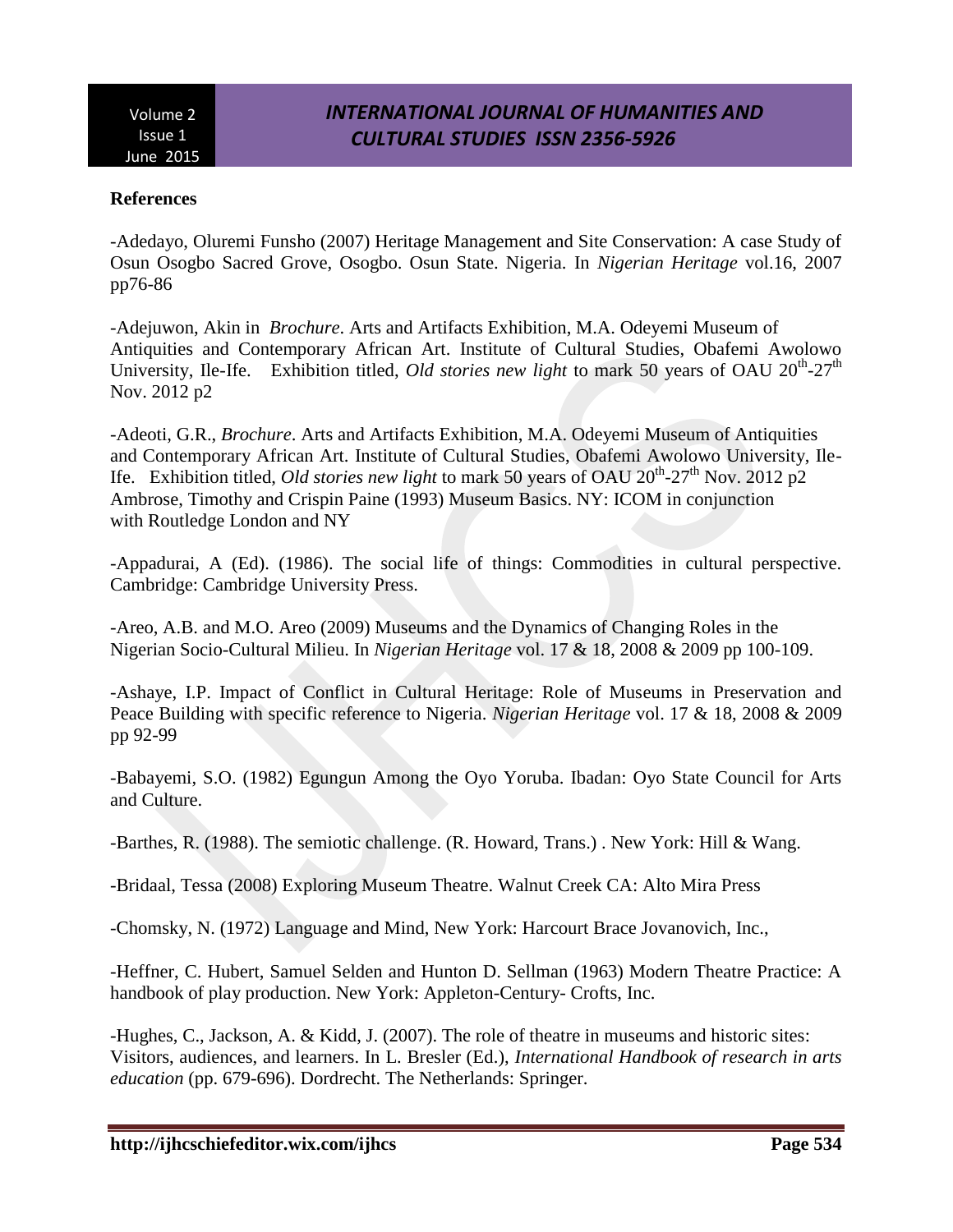# *INTERNATIONAL JOURNAL OF HUMANITIES AND CULTURAL STUDIES ISSN 2356-5926*

-Isola, Akinwumi (2010) Making Culture Memorable: Essays on Language, Culture, and Development (ends) by Olusegun Oladipo and Duro Adeleke. Ibadan: Hope Publications and DB Martoy Books.

-Jackson, Anthony and Jenny Kidd (Eds) (2010) Performing Heritage: research, practice, and development in museum theatre and live interpretation. Manchester: Manchester United Press.

-Leeds-Hurwitz, Wendy. (1993). Semiotics and communication: signs, codes, cultures. New Jersey: Lawrence Erlbaum Associates, Inc., Publishers.

-National Commission for Museums and Monuments (2011) List of Declared National Monuments of Nigeria as at January 2011 Abuja: NCMM.

-National Commission for Museums and Monuments (1998) Exhibition Guide: Symbols of Power and Authority in Traditional Nigerian Culture.

-Ogundele, J.O. ed (2013) Ile-Ife: A Centre of World Civilisation. In *Ife Art* vol. 1 no 1 June 2013: National Museum

-Olaoluwa, Dada B. (2009) Structures and Functions of Yoruba Palaces in the context of Adimula Palace in Ilesa, Osun State. In *Nigerian Heritage* vol. 17& 18 2008 &2009 pp163-181.

-Ologundudu, Dayo (2008) The Cradle of Yoruba Culture. UA: Centre for Spoken Words/Institute of Yoruba Culture

-Onwuzolum, E.C. (1992) The Museum as an agent for Socio-Economic Development in Nigerian Heritage vol. 1, 1992

-Prendergast, Monica and Juliana Saxton (eds) (2009) Applied Theatre: International Case Studies and Challenges for Practice. Chicago IL: The University of Chicago Press

-Schechner, Richard (2013) Performance Studies: An Introduction. 3<sup>rd</sup> edition. NY: Routledge Taylor and Francis Group

-Soyinka, Wole (2008) Culture Subversion in the name of Name Dropping. Keynote address International Conference Ife Festival of Arts; Mask, Masquerade and Marionette at Obafemi Awolowo University. Ile-Ife.

-Soyinka, Wole (2012) Death and the King's Horseman. Ibadan: Spectrum Books Ltd Unilorin Drama and Cultural Village: Concept Handbook (nd) Ilorin: University of Ilorin.